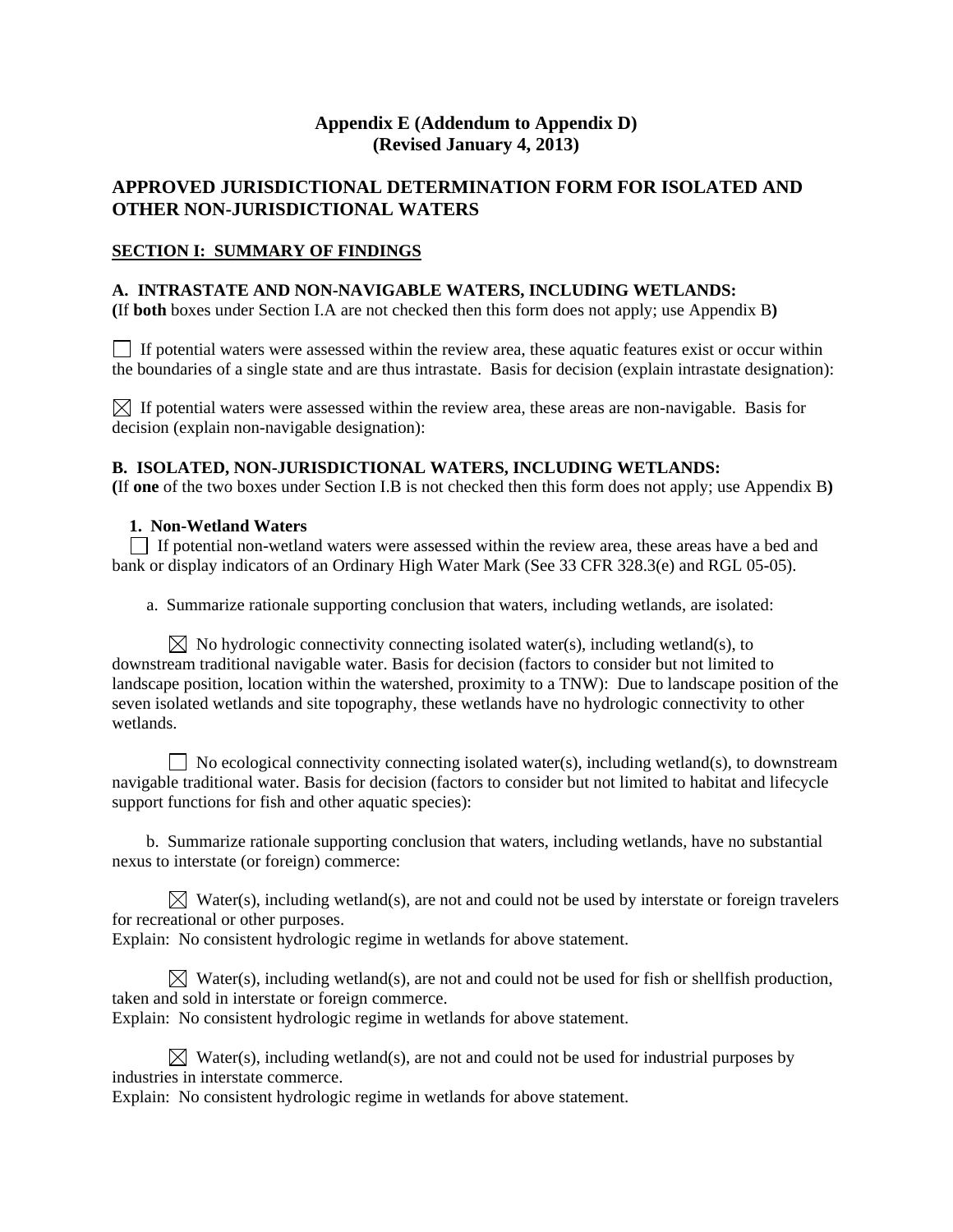Other substantial nexus to interstate (or foreign) commerce. Explain:

Basis for decision (explain):

# **2. Wetlands**

 $\boxtimes$  If potential wetlands were assessed within the review area, these areas meet the criteria in the 1987 Corps of Engineers Wetland Delineation Manual and/or appropriate Regional Supplements.

a. Summarize rationale supporting conclusion that waters, including wetlands, are isolated:

 $\boxtimes$  No hydrologic connectivity connecting isolated water(s), including wetland(s), to downstream traditional navigable water. Basis for decision (factors to consider but not limited to landscape position, location within the watershed, proximity to a TNW): Due to landscape position of the seven isolated wetlands and site topography, these wetlands have no hydrologic connectivity to other wetlands.

No ecological connectivity connecting isolated water(s), including wetland(s), to downstream navigable traditional water. Basis for decision (factors to consider but not limited to habitat and lifecycle support functions for fish and other aquatic species):

b. Summarize rationale supporting conclusion that waters, including wetlands, have no substantial nexus to interstate (or foreign) commerce:

 $\boxtimes$  Water(s), including wetland(s), are not and could not be used by interstate or foreign travelers for recreational or other purposes. Explain: N/A

 $\boxtimes$  Water(s), including wetland(s), are not and could not be used for fish or shellfish production, taken and sold in interstate or foreign commerce. Explain: N/A

 $\boxtimes$  Water(s), including wetland(s), are not and could not be used for industrial purposes by industries in interstate commerce.

Explain: N/A

 Other substantial nexus to interstate (or foreign) commerce. Explain:

Basis for decision (explain):

### **3. Summary**

 Provide acreage estimates for non-jurisdictional waters in the review area using best professional judgment (check all that apply):

| Non-wetland waters (i.e., rivers, streams): |      |       | linear feet,                          | width $(ft)$ . |
|---------------------------------------------|------|-------|---------------------------------------|----------------|
| Lakes/ponds:                                |      | acres |                                       |                |
| Other non-wetland waters:                   |      |       | acres. List type of aquatic resource: |                |
| Wetlands:                                   | 4.37 | acres |                                       |                |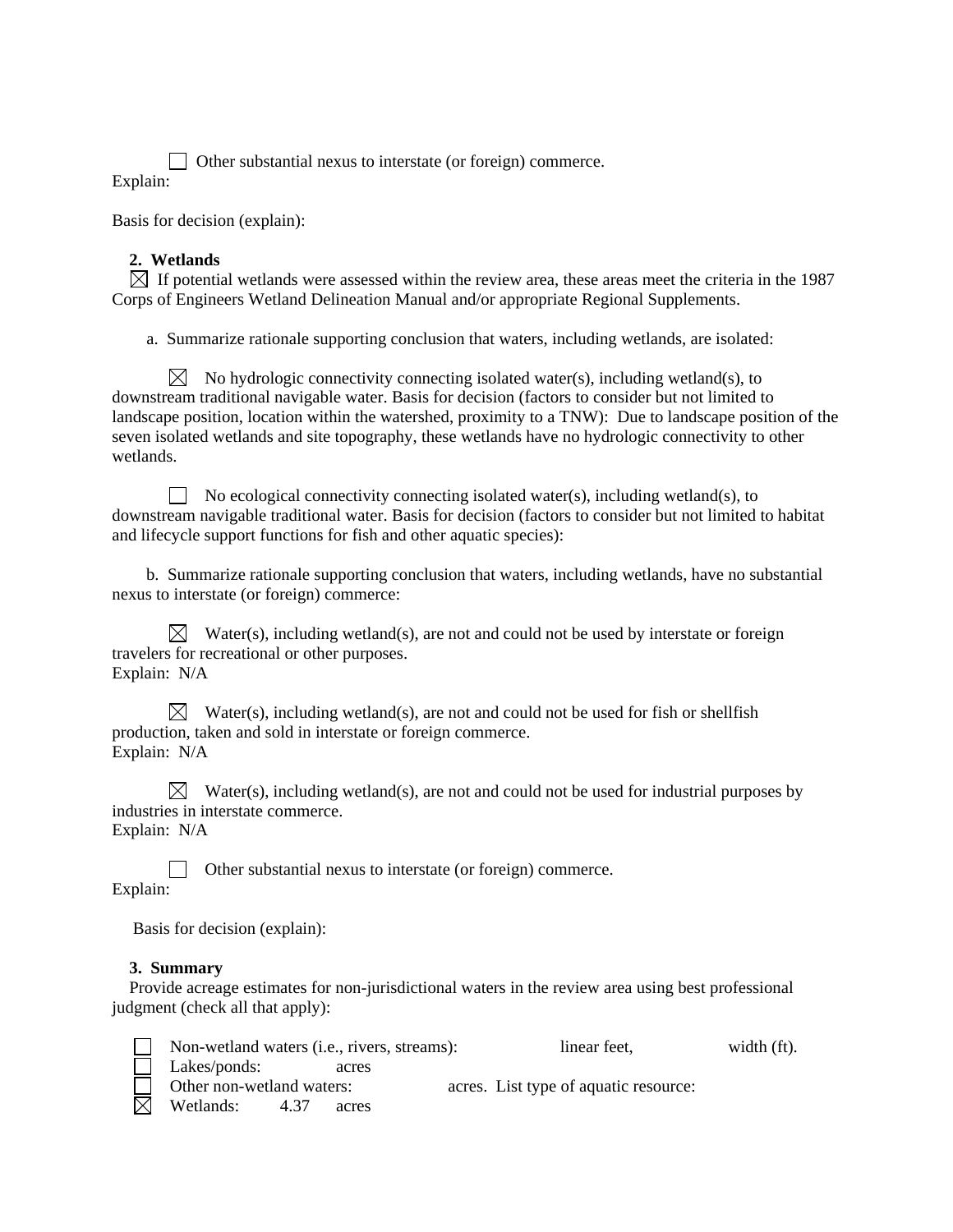### **C. ISOLATED, NON-JURISDICTIONAL WATERS, INCLUDING WETLANDS POTENTIALLY REGULATED BY THE "MIGRATORY BIRD RULE":**

**Prior to the Jan 2001 Supreme Court decision in "SWANCC,"** the review area would have been regulated based solely on the "Migratory Bird Rule" (MBR).

Provide acreage estimates for non-jurisdictional waters in the review area, where the sole potential basis of jurisdiction is the MBR factors (i.e., presence of migratory birds, presence of endangered species, use of water for irrigated agriculture), using best professional judgment (check all that apply):

Non-wetland waters (i.e., rivers, streams): linear feet, width (ft).

Lakes/ponds: acres

Other non-wetland waters: acres. List type of aquatic resource:

Wetlands: acres

# **SECTION II: DATA SOURCES.**

### **A. SUPPORTING DATA. Data reviewed for expanded preliminary JD (check all that apply -**

checked items should be included in case file and, where checked and requested, appropriately reference sources below):

 $\boxtimes$  Maps, plans, plots or plat submitted by or on behalf of the applicant/consultant:

Survey Signed by Registered Land Surveyor

 $\boxtimes$  GPS Survey with GPS Datasheet

 $\boxtimes$  Data sheets prepared/submitted by or on behalf of the applicant/consultant.

 $\boxtimes$  Office concurs with data sheets/delineation report.

Office does not concur with data sheets/delineation report.

Data sheets prepared by the Corps: Corps navigable waters' study:

 $\boxtimes$  Geological Survey Hydrologic Atlas:

USGS NHD data.

 $\boxtimes$  USGS 8 and 12 digit HUC maps.

 $\boxtimes$  Geological Survey map(s). Cite scale & quad name: 1"=2000", USGS 7.5-Minute (Topographic) Quadrangle Map of Boons Lake, GA. (1974, P.R. 1985)

 USDA Natural Resources Conservation Service Soil Survey. Citation: NRCS Soil Survey Information

 $\boxtimes$  National wetlands inventory map(s). Cite name: U.S. Fish and Wildlife Service. December 7, 2011. National Wetlands Inventory website, Boons Lake Quadrangle

State/Local wetland inventory map(s):

**FEMA/FIRM** maps:

100-year Floodplain Elevation is:

 $\boxtimes$  Photographs:  $\boxtimes$  Aerial: Georgia GIS Clearinghouse Aerial Photograph, August 2011 or  $\Box$  Other (Name & Date):

 $\Box$  Previous determination(s). File no. and date of response letter:

 $\boxtimes$  Other information (please specify): Preliminary Limits of USACE Jurisdiction, Mission Mine - Plum Creek Tract, Brantley & Charlton Counties, Georgia. GPS, Location Completed by Register Nelson Environmental Consultants, Stockbridge, Georgia. (GPS Field Dates: April21-26, 29-30, 2012, 2012;

May 1-2, 2012; and September 17, 20-21, 23-25, 2012).